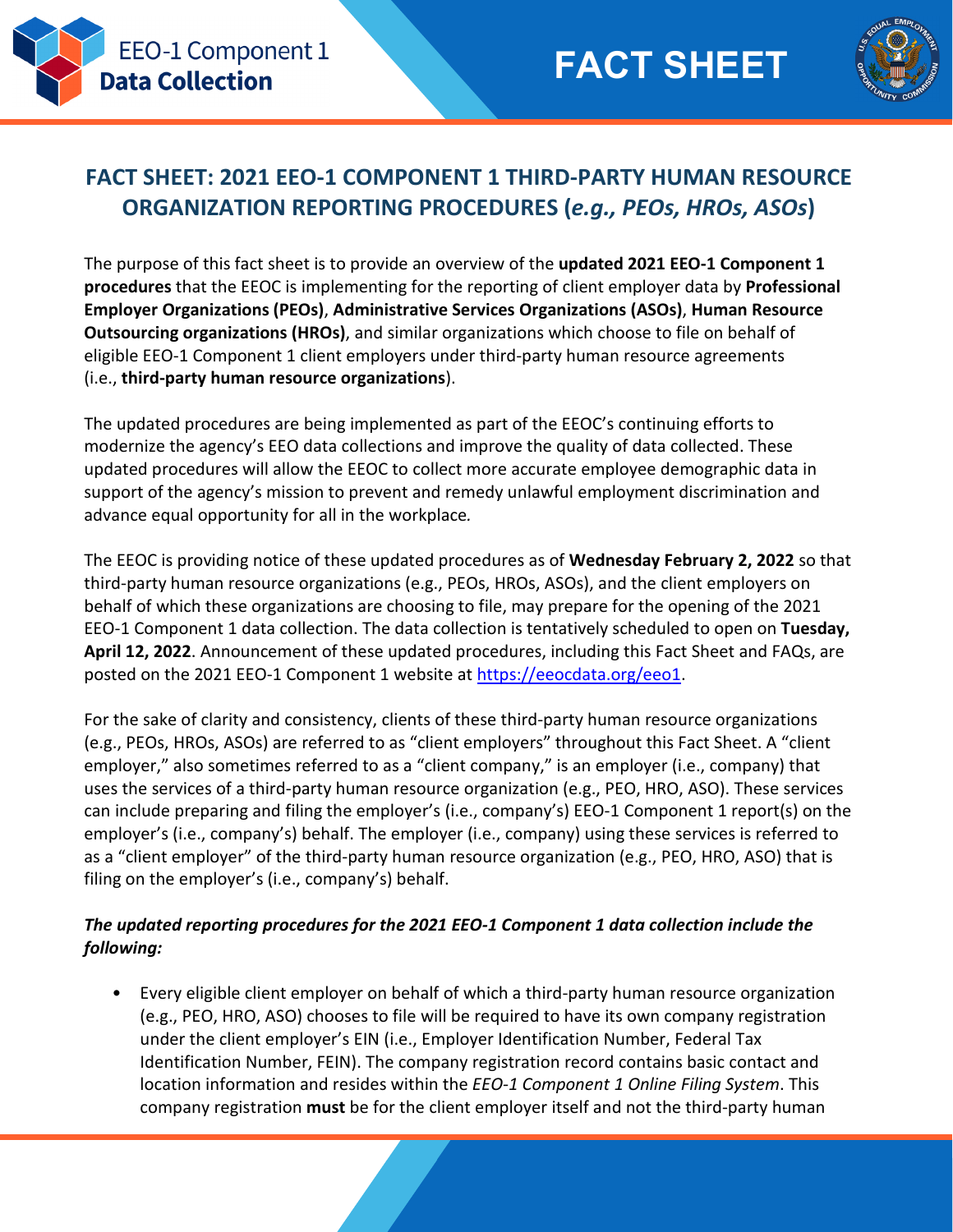**FACT SHEET**



resource organization (e.g., PEO, HRO, ASO) filing on the client employer's behalf. Additionally, all filers will be required to have an individual-level user account to gain access to the *EEO-1 Component 1 Online Filing System.*

**EEO-1 Component 1** 

**Data Collection** 

- A third-party human resource organization (e.g., PEO, HRO, ASO) may still prepare and file an EEO-1 Component 1 Report(s) on behalf of eligible client employers. After the eligible client employer creates their company registration record, they can invite their third-party human resource organization (e.g., PEO, HRO, ASO) to create an associated user account.
- A third-party human resource organization (e.g., PEO, HRO, ASO) will no longer be permitted to file for the eligible client employer as an "establishment" of the third-party human resource organization (e.g., PEO, HRO, ASO). In other words, a third-party human resource organization (e.g., PEO, HRO, ASO) may not submit an EEO-1 Component 1 Report(s) that includes itself and a client employer and/or a report that includes multiple client employers.
- A third-party human resource organization (e.g., PEO, HRO, ASO) choosing to submit data file uploads on behalf of eligible client employers must do so separately for **each** client employer. The bulk or consolidated upload of data files for multiple client employers by a third-party human resource organization (e.g., PEO, HRO, ASO) **will not be permitted**. Every eligible client employer on behalf of which a third-party human resource organization (e.g., PEO, HRO, ASO) is choosing to file must have a separate data file upload under that client employer's company record in the *EEO-1 Component 1 Online Filing System.*
- A third-party human resource organization (e.g., PEO, HRO, ASO) is **not permitted** to certify a client employer's EEO-1 Component 1 Report. An official of the client employer (i.e., "certifying official") must certify the client employer's EEO-1 Component 1 Report. The client employer's "certifying official" **cannot** be from the third-party human resource organization (e.g., PEO, HRO, ASO).
- A third-party human resource organization (e.g., PEO, HRO, ASO) that is eligible to file an EEO-1 Component 1 Report in its own capacity as an employer **must** submit a report that only includes the third-party human resource organization (e.g., PEO, HRO, ASO) and its own establishments and employees. The third-party human resource organization's (e.g., PEO, HRO, ASO) own report **must not** include any of its client employers or client employers' establishments.

## *Additional Information – EEO-1 Component 1 Filer Support Team Requests*

In prior EEO-1 Component 1 data collection years, and upon request by a third-party human resource organization (e.g., PEO, HRO, ASO), the EEOC and its EEO-1 Component 1 Filer Support Team manually processed client employer establishment deletions and company registrations, including bulk deletions and registrations. With the implementation of these updated reporting procedures,